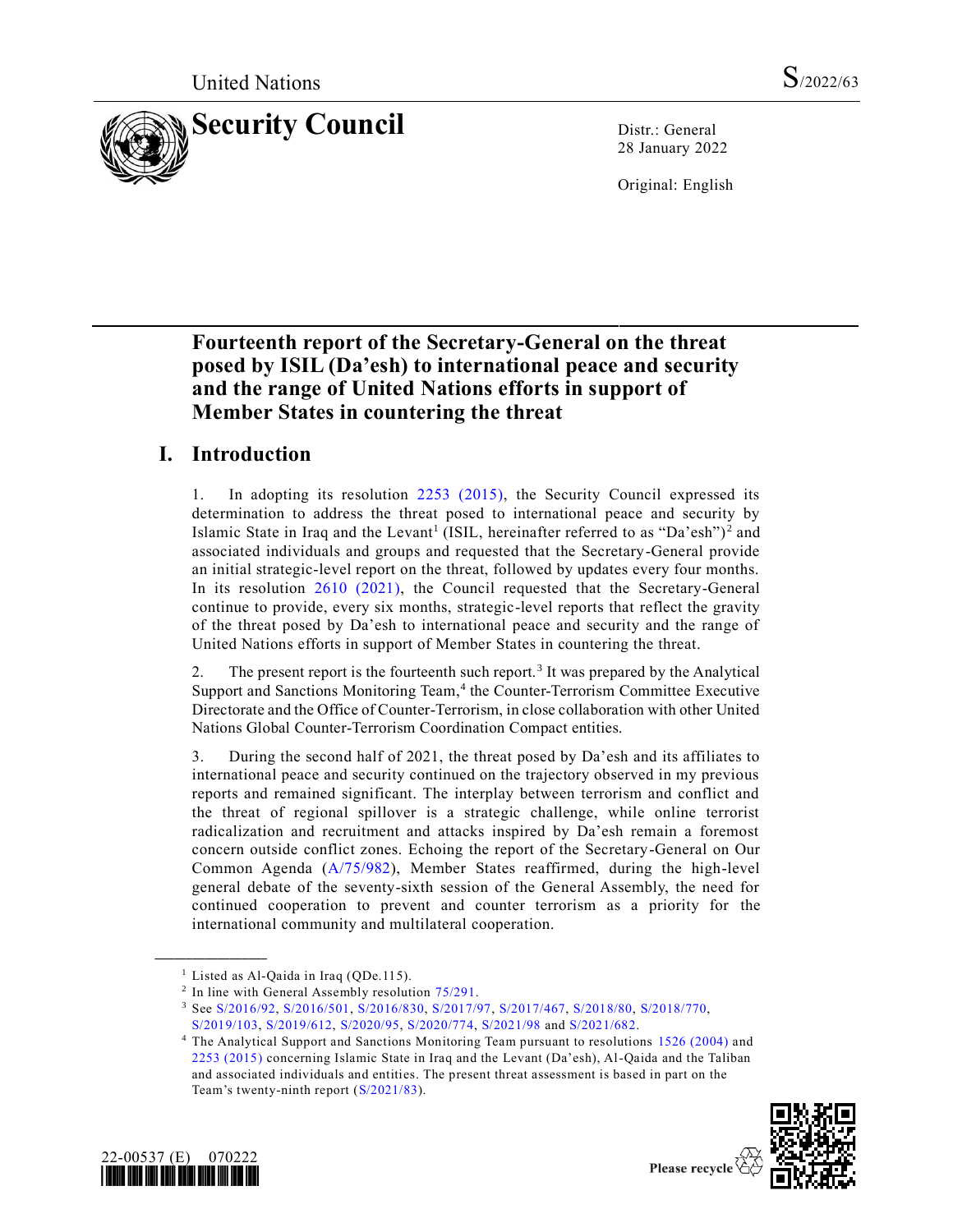# **II. Threat assessment**

## **A. Overview of threat**

4. During the reporting period, Da'esh continued to suffer leadership losses, while its affiliates maintained a high level of activity and attacks in Africa and gained in strength and visibility in Afghanistan following the Taliban takeover. The interrelated issues of foreign terrorist fighters, other Da'esh fighters and their family members continued to concern Member States acutely. International efforts to address the human legacy of the Da'esh so-called "caliphate" in camps for internally displaced persons or detention facilities in the north-east of the Syrian Arab Republic did not progress at a pace commensurate with the urgency and gravity of the issue.

5. Outside conflict zones, cross-border travel remained difficult for Da'esh and other terrorist operatives owing to measures to contain the spread of the coronavirus disease (COVID-19) and efforts by Member States to implement Security Council resolutions [2178 \(2014\),](https://undocs.org/en/S/RES/2178(2014)) [2396 \(2017\)](https://undocs.org/en/S/RES/2396(2017)) and [2482 \(2019\).](https://undocs.org/en/S/RES/2482(2019)) The pandemic has continued to make it harder for terrorists to raise money and identify and attack suitable targets. However, Member States remain concerned about the impact of the pandemic on terrorist radicalization and recruitment online, especially among young people. They continue to expect that attacks, some of them plotted during the pandemic, may occur when lockdowns ease.

## **1. Da'esh leadership**

6. The group's operational leaders remain mainly in the Syrian Arab Republic, while some of its other leaders, who provide mostly financial and logistical support, are present in neighbouring countries.<sup>5</sup> The leader of the group, Amir Muhammad Sa'id Abdal-Rahman al-Salbi (QDi.426), went a further six months without showing himself to his supporters or communicating directly. No video or audio recordings featuring him have been released since he assumed leadership, in late October 2019. One Member State observed that he takes extreme measures to ensure his security, allowing no electronics to be carried in his vicinity. He is believed to move regularly between Iraq and the Syrian Arab Republic.

7. In a continuation of leadership losses since al-Salbi assumed control, Da'esh suffered a major setback in the capture by the Iraqi authorities in October of Sami Jasim al-Jaburi (alias Hajji Hamid) (not listed), who was responsible for Da'esh finances and believed to be al-Salbi's most senior deputy and a possible successor. He was reportedly found in possession of a residency permit identifying him as a refugee in a neighbouring country. Member States differ as to how significant this will prove, but the fact that al-Jaburi was taken alive means that the Iraqi authorities could acquire valuable intelligence.

### **2. Da'esh fighters and their family members in Iraq and the Syrian Arab Republic**

8. The precarious situation of foreign terrorist fighters, other Da'esh fighters and their family members stranded in detention in the core conflict zone, especially in the north-east of the Syrian Arab Republic, remains among the most pressing and urgent issues for Member States. Progress towards a comprehensive solution has continued to be slow and further complicated by the COVID-19 pandemic. During the reporting period, the Government reported having repatriated over 400 Iraqi families, consisting of over 1,700 individuals. Member States in Europe repatriated a few women and children from the conflict zone, including women who had had active

<sup>5</sup> Information provided by Member States.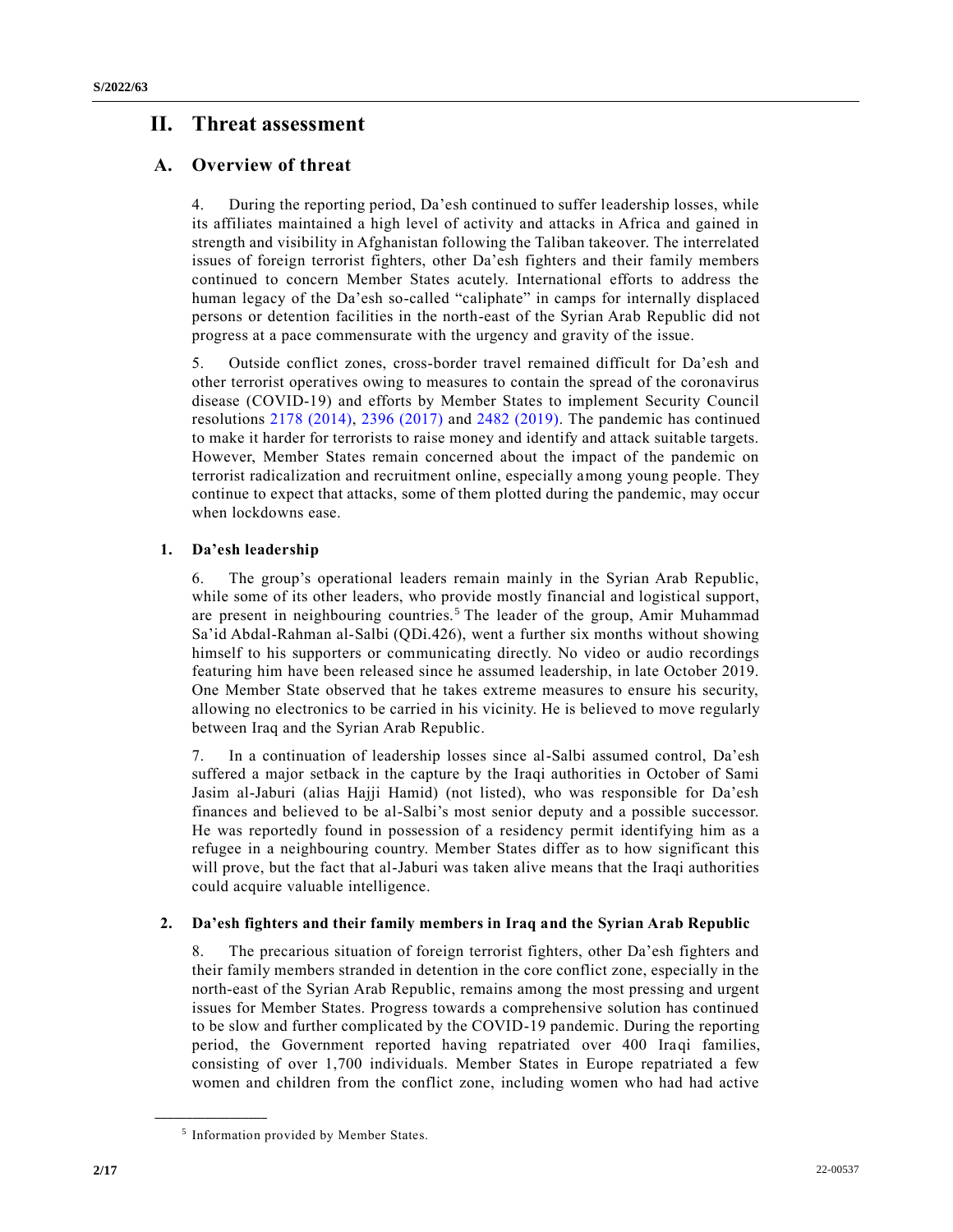roles in Da'esh. In all, 59 children (25 girls and 34 boys) of foreign origin were repatriated from Iraq to two different countries.<sup>6</sup>

9. The Hawl camp remained severely overpopulated, with around 56,000 camp residents, according to the assessment of most Member States, against an intended capacity of 40,000. An estimated 94 per cent of camp residents were women and minors, with two thirds of the children under 12 years of age. The foreigners' annex at the Hawl camp still housed approximately 2,000 women and 7,000 children. The security situation at the camp continued to deteriorate, with 91 murders reported since January 2021. The transfer of some highly radicalized women to the nearby Roj camp has eased security concerns somewhat.<sup>7</sup> The United Nations continued to advocate the provision of security at the camps in a manner that does not endanger residents or violate their rights and that does not restrict humanitarian access.

10. As time elapses, the risk that this protracted humanitarian, human rights and security crisis will exacerbate the global terrorist threat landscape in the medium to long term is increasing. Da'esh exerts social control over the Hawl camp, with residents exposed to Da'esh ideology and predation. According to one Member State, the group has reinstated its "Cubs of the Caliphate" programme, targeting mainly young boys, including, reportedly, two foreign children, selected for training to form the next generation of Da'esh fighters. In the absence of repatriation, children and their families are reportedly resorting to desperate and unsafe measures to leave the camps, including ones that put them at physical risk, risk of smuggling, risk of recruitment into armed groups and risk of child or forced marriage.

11. Member States in Europe report that most of the women who had returned from camps in the conflict zone two years ago have disengaged from Da'esh. At the same time, security concerns over adult returnees persist, as illustrated by the attempted escape of a female returnee from a French prison in November 2021 who wished to return to the core conflict zone. Some Member States, including in South-Eastern Europe, highlight the challenges of reintegration, with some individuals requiring ongoing monitoring.

### **3. Da'esh finances**

**\_\_\_\_\_\_\_\_\_\_\_\_\_\_\_\_\_\_**

12. Da'esh leadership located in and around the core conflict zone continues to control access to substantial liquid financial resources, although well below the amount that the group held before its territorial defeat. Several Member States estimate the group's current reserves to be between \$25 million and \$50 million, with some suggesting that the lower sum is more accurate. According to one Member State, most of the remaining cash reserves of Da'esh are located in Iraq. Member States report that the group is now consistently spending more than it fundraises, with revenues in the low hundreds of thousands of dollars and expenditures in the midhundreds of thousands of dollars. Funds are spent primarily on payments to fighters and family members of deceased fighters, as well as on operational activities and attempts to release fighters from detention. Revenues continue to be generated by opportunistic extortion, looting and kidnapping for ransom.

13. The Monitoring Team reported previously that Da'esh relies most heavily on unregistered informal cash transfer (hawala) networks and cash couriers to move money. According to one Member State, cash payments are regularly couriered to the Syrian Arab Republic from neighbouring States, with Da'esh cells receiving reduced payments monthly. There is reportedly also a well-established system for distributing funds to Da'esh family members residing both in and outside the Hawl camp, using a ledger

<sup>6</sup> Information provided by the United Nations Children's Fund (UNICEF).

<sup>7</sup> Information provided by Member States.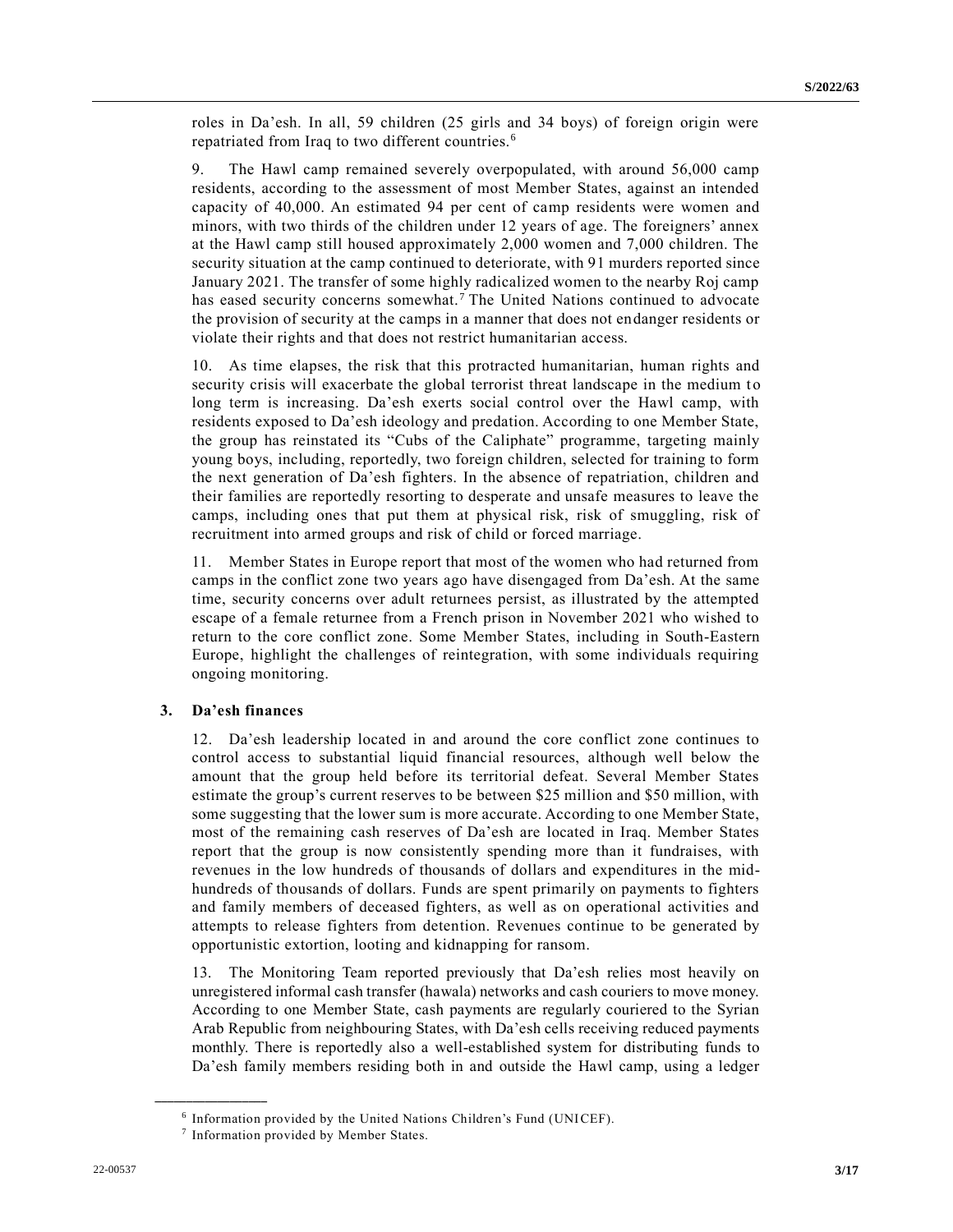system maintained by female Da'esh supporters. Families claim funds using, in some cases, an identification number assigned to them when they lived under the group's physical control. Several hawala lenders are reported to operate in Hawl, including elements of the Rawi network highlighted previously by the Monitoring Team.<sup>8</sup>

14. Member States assess that Da'esh leadership exerts sufficient control over its reserves to allow the transfer of significant sums to certain affiliates abroad. Da'esh in Afghanistan, according to one Member State, has received in excess of \$500,000 from the Da'esh core after more than a year of receiving no funding. Ismatullah Khalozai (not listed) is described by one Member State as an international financial facilitator responsible for delivering approximately \$87,000 to Da'esh in Afghanistan and for personally smuggling a Da'esh courier from Afghanistan to Turkey. It will be important to monitor any change in Da'esh core financial support to its affiliate in Afghanistan as an indicator of the strategic importance that the group attaches to the country following the Taliban takeover.

#### **4. Da'esh access to weapons**

15. Member States remain concerned about the glut of weapons, especially small arms, that exists in the Middle East, Africa and Afghanistan, to which Da'esh, its affiliates and other terrorist groups could gain access. Such concerns have been exacerbated by the Taliban takeover in Afghanistan, given the large quantities of weaponry and other military equipment in the country. With Afghanistan facing a severe economic, financial and humanitarian crisis, there is a risk that tradable commodities such as arms and related materiel could be acquired by organized criminals and terrorists inside Afghanistan and even that they could find their way into neighbouring countries.

### **B. Regional developments**

### **1. Africa**

### *Central and East Africa*

16. A regional terrorism threat is emerging in Central and East Africa, characterized by a proliferation of funds, intensified recruitment efforts and terrorist tactics linked to Da'esh affiliates in the Democratic Republic of the Congo and Mozambique. In Mozambique, Cabo Delgado Province saw continued attacks by Ahl al-Sunna wal-Jama'a (not listed). The group led by Abu Yasir Hassan (not listed), a Tanzanian national, is estimated to have 600 to 1,200 fighters, comprising mostly locals but also some fighters from Tanzania.<sup>9</sup> It has pledged allegiance to Da'esh, which regards it as its component Islamic State Central Africa Province. However, Member States in the region assert that there is no clear evidence of Da'esh command and control over Ahl al-Sunna wal-Jama'a. Nevertheless, they are increasingly worried about the spread of terrorism in the region of the Southern African Development Community and view enhanced crossborder cooperation as critical to curbing the movement of foreign terrorist fighters.

17. Member States have noted that the forces deployed by the Southern African Development Community and Rwanda in Cabo Delgado Province in July at the request of Mozambique caused serious setbacks for Ahl al-Sunna wal-Jama'a, given that several large-scale operations destroyed its bases and training camps, neutralizing senior leadership responsible for recruitment, indoctrination, attacks and abductions. Since August, over 300 Ahl al-Sunna wal-Jama'a fighters have reportedly been killed in these operations. Sporadic violent attacks on civilians have since increased in more

<sup>8</sup> See [S/2021/655,](https://undocs.org/en/S/2021/655) para. 68.

<sup>&</sup>lt;sup>9</sup> Information provided by Member States.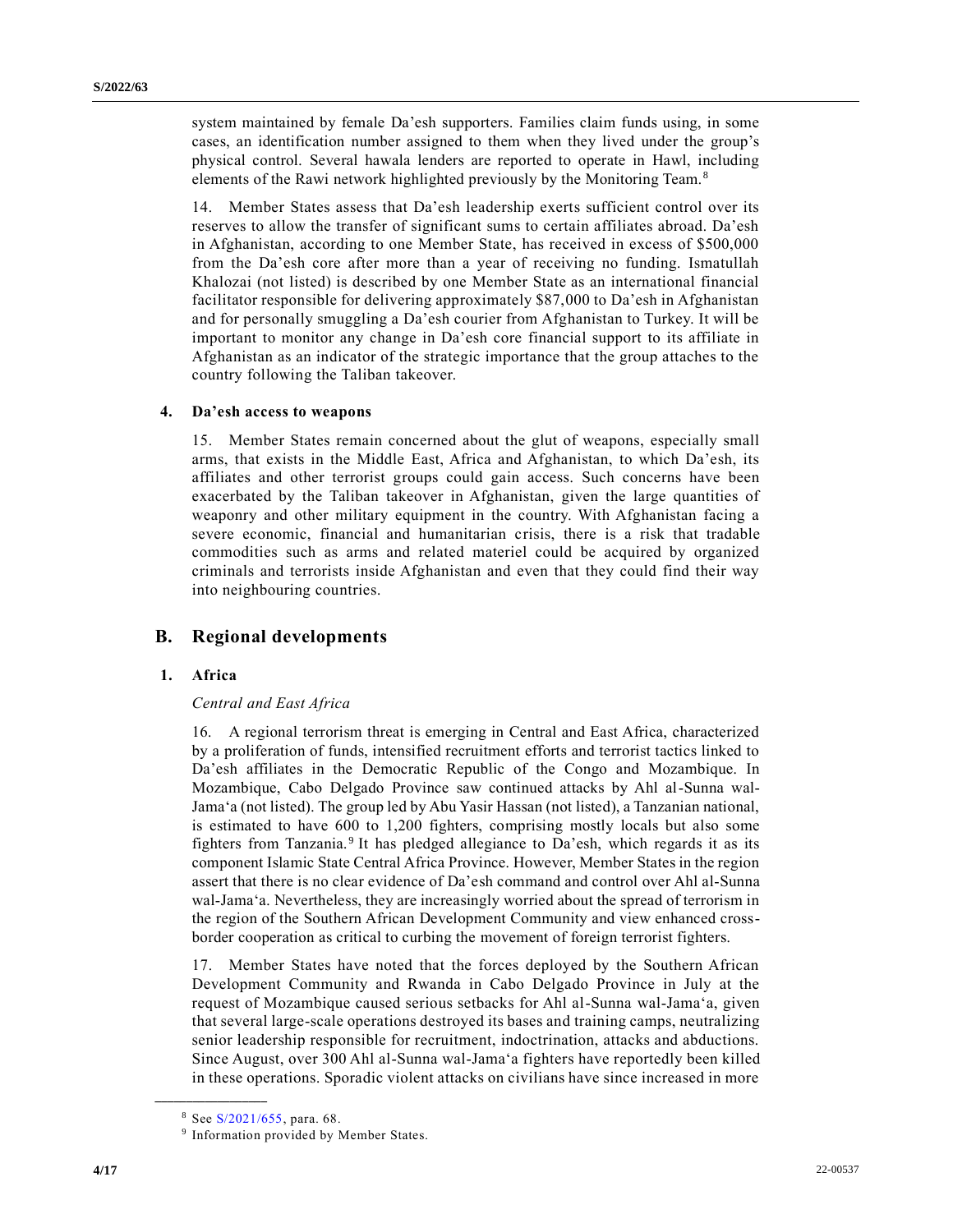remote areas, and Ahl al-Sunna wal-Jama'a appears to be displaced rather than defeated. Its fighters have continued to regroup into smaller, more autonomous cells and to mount guerrilla attacks on security forces, beheading civilians as a warning not to cooperate with government authorities or foreign troops. They have plundered villages for food and provisions and have reportedly abducted young girls as sex slaves and young boys as child soldiers.

18. In the Democratic Republic of the Congo, the Allied Democratic Forces (not listed), led by Seka Baluku, are responsible for the escalation of violence against civilians and security forces in the North Kivu Beni territory and their expansion into the Ituri Province Irumu territory. Baluku has taken an even harder line than his predecessor (who was arrested in May 2015), and pledged allegiance to Da'esh in July 2019 and again in September 2020. There are indications that this has led to a fracture within the Allied Democratic Forces leadership. Member States assess that cooperation on communication between the Forces and Da'esh serves to amplify the status and propaganda of the local Forces while enhancing the image of the Da'esh global footprint.

19. An attack by improvised explosive device in front of a popular bar in Beni town on 25 December was attributed by the authorities to the Allied Democratic Forces, and Da'esh claimed responsibility for it several weeks later. The attack suggests a tactical change, which could be intended to sow fear in the larger public and attract visibility for propaganda purposes.

20. The Allied Democratic Forces appeared to re-engage in Uganda. In October, the country suffered two deadly bombings bearing the hallmarks of the Forces and attributed to the group by the Ugandan authorities, which arrested the local Forces coordinators of the attacks. In November, three suicide bombers struck central Kampala, after which at least seven suspects were killed and well over a dozen others were arrested in a counter-terrorism operation, including the suspected Forces recruiter.

### *West Africa*

21. Several Member States report that Da'esh and Al-Qaida affiliates in West Africa appear to have made decisive progress by exploiting local grievances, overwhelming stretched security forces and navigating complex interrelationships between armed groups. While some national authorities are inclined to pursue dialogue, others consider that negotiations risk consolidating the influence of terrorist groups such as the Da'esh affiliate Islamic State in the Greater Sahara (QDe.163) and the Al-Qaida affiliate Jama'a Nusrat ul-Islam wa al-Muslimin (QDe.159).

22. The leader of Islamic State in the Greater Sahara, Adnan Abu Walid al-Sahraoui (QDi.415), was killed in August in the tri-border area between Burkina Faso, Mali and the Niger and replaced by Abdul Bara al-Sahraoui (not listed), an experienced logistician who had previously operated in Libya. Several Member States report that, in October 2021, Abdul Bara met in Mali with a delegation of Da'esh leaders that had travelled from the Da'esh core area to assess and guide its affiliates in the Sahel and Nigeria. After several operational setbacks, 400 to 1,000 Islamic State in the Greater Sahara fighters adopted a more defensive posture in the Liptako-Gourma area of the Niger with the objective of extending it towards Niamey and Tahoua; their operations are now focused on soft civilian targets, whereas they previously attacked military camps. <sup>10</sup>

23. In Nigeria, Islamic State West Africa Province (QDe.162) was strengthened by the death in May of Abubakar Mohammed Shekau (QDi. 322), leader of the rival Boko Haram group (QDe.138). Member States disagree as to the accuracy of reports that Abu Musab al-Barnawi (not listed), leader of Islamic State West Africa Province,

<sup>&</sup>lt;sup>10</sup> Information provided by Member States.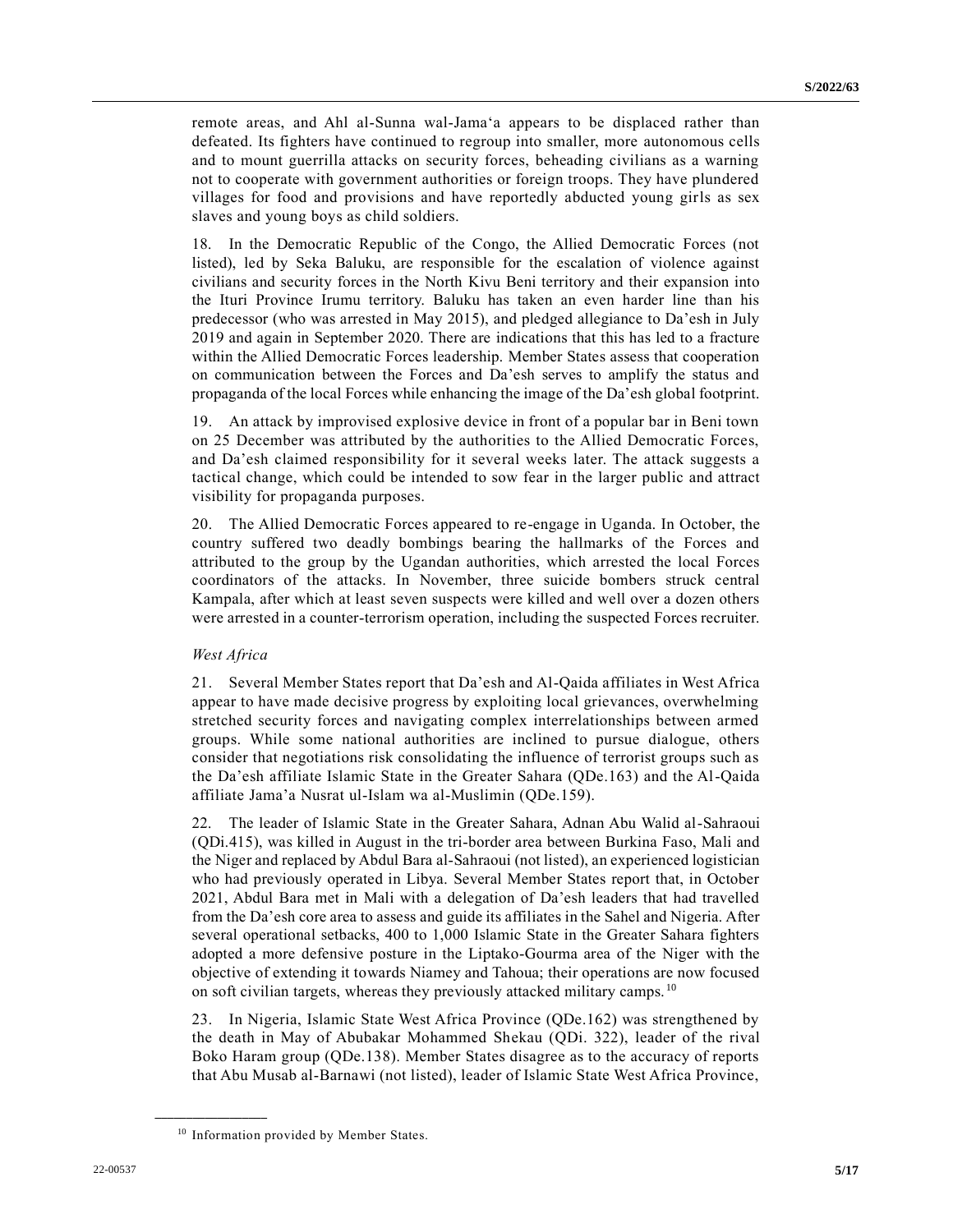was killed in a fight with Boko Haram in September. The group has sought to integrate Boko Haram fighters, but unification has proved difficult.

24. Increasing attacks in Cameroon and the Niger underscore the ability of Islamic State West Africa Province to expand beyond Nigeria. In the Diffa region of the Niger, another senior leader of the group, Abba Gana (not listed), led more than 20 terrorist attacks in 2021. Several Member States reported that the group's tactical gains in north-eastern Nigeria may have increased its revenues, including through war spoils, extortion of the local population and the fishing and agriculture industries and exploitation of charitable payments.

### *North Africa*

25. The authorities in Morocco remain concerned about the unpredictable nature of the threat from Da'esh and Al-Qaida, notwithstanding counter-terrorism successes that have suppressed the groups' activity in the country. A number of Da'esh-inspired lone actors were arrested, and three Da'esh cells were dismantled between June and October 2021.

26. In Libya, terrorist activity has declined with the failure of Da'esh to attract new recruits and control territory. According to Member States, the group's affiliate Islamic State in Iraq and the Levant – Libya (QDe.165) has been degraded to some 50 fighters. Although weakened, it retains some operational capability and prioritizes its presence in southern Libya, where it aims to reorganize its command. Unresolved political issues in Libya could provide space and opportunity for Da'esh to reassert itself, especially in the Fazzan region.

27. In Egypt, activity by Ansar Bayt al-Maqdis has been reduced. The group is a local affiliate of Da'esh, which has been featured extensively in its propaganda. No terrorist attacks have been attributed to or claimed by Da'esh or Al-Qaida in mainland Egypt since 2019. This is credited both to counter-terrorism operations and an initiative to promote the defection of Ansar Bayt al-Maqdis leaders, which has lowered morale and reinforced the impression that the group is declining, while public investments in infrastructure, transport and housing in the Sinai increased.

### **2. Middle East**

**\_\_\_\_\_\_\_\_\_\_\_\_\_\_\_\_\_\_**

28. Da'esh continues to operate as an entrenched rural insurgency in Iraq and the Syrian Arab Republic, exploiting the porous border between the countries while maintaining operations in areas of low security pressure. Da'esh is estimated by Member States to retain between 6,000 and 10,000 fighters across both countries, where it is forming cells and training operatives to launch attacks.

29. In the Syrian Arab Republic, Da'esh remains active notwithstanding ongoing counter-terrorism operations, although its attacks have recently been more limited. The group uses desert hideouts for training, possibly for regional operations or even to revive an external operations capability. It continues to find a limited safe haven primarily in the central Badia desert in Homs, while smaller cells operate in the northeast and, to a lesser extent, in Idlib, in the north-west.<sup>11</sup>

30. In Iraq, ongoing counter-terrorism efforts have yielded positive results in reducing Da'esh activities, with the October 2021 Babylon Music Festival proceeding without incident. However, cells remain active in desert and rural territories, and the group uses urban areas to expand its clandestine networks. A surge was reported in Da'esh fighters crossing the borders from the Syrian Arab Republic to Iraq, including

<sup>&</sup>lt;sup>11</sup> Information provided by Member States.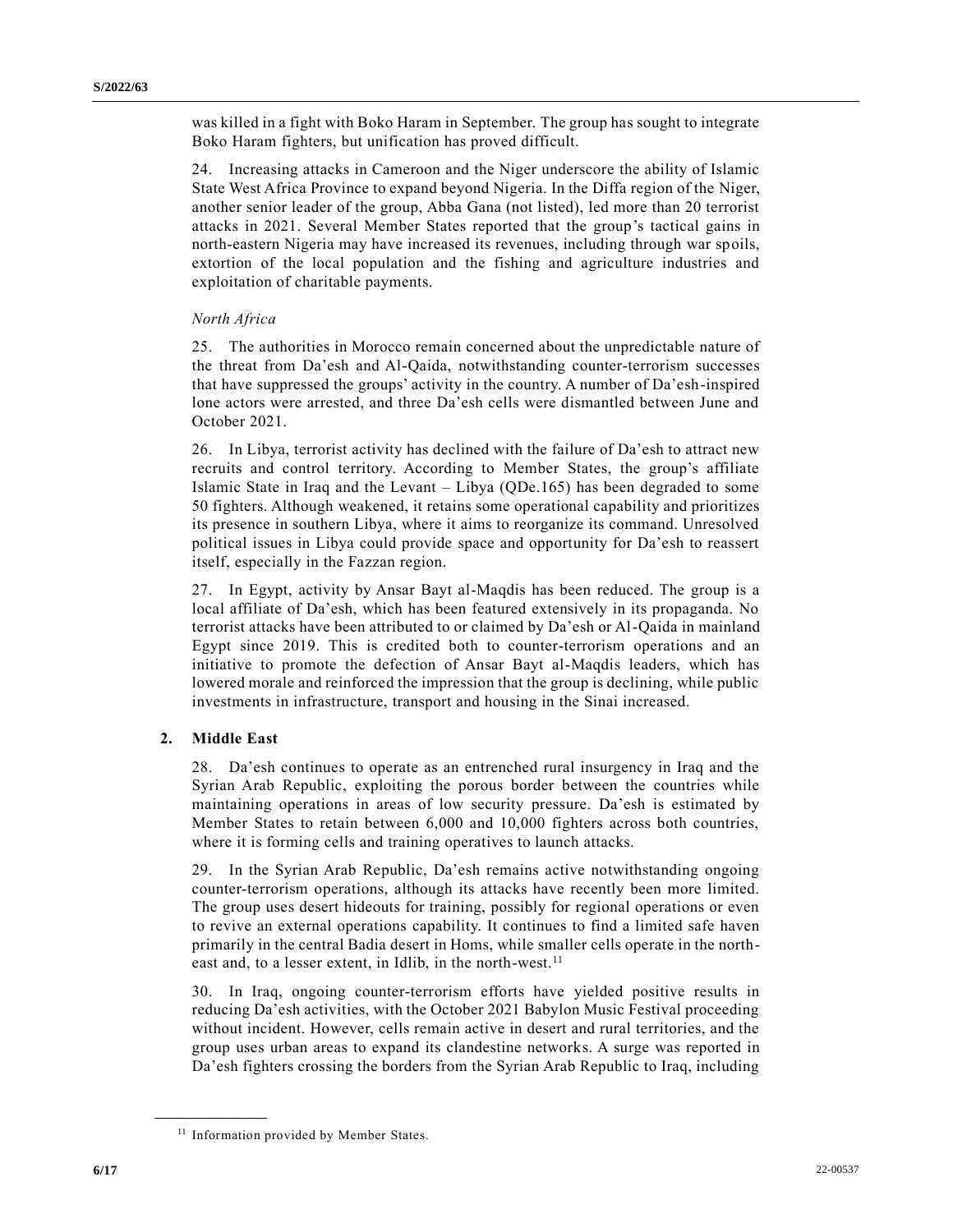through the Sinjar area, and taking shelter in the Hamrin mountain range. <sup>12</sup> Although Da'esh activity in Anbar Governorate has decreased, the region is assessed to have favourable conditions for the group to redeploy and strengthen its fighting capacity, and it is reportedly already building strongholds and tunnels, with many sleeper cells and hundreds of fighters in Anbar desert.

31. Da'esh maintained the ability to launch attacks at a steady rate in Iraq, including hit-and-run operations, ambushes and roadside bombs, with a marked concentration in Kirkuk, Diyala and Salah al-Din Governorates. It continued to attack both government forces and civilians with the apparent aim of instigating panic and increasing pressure on the authorities. Da'esh activity has become more frequent on the edges of the Kurdistan region of Iraq, including a high-profile attack in December that resulted in 13 deaths.

### **3. Asia**

### *Central and South Asia*

32. The security landscape in Afghanistan changed dramatically on 15 August, following a Taliban military campaign that seized 33 of 34 provincial capitals, including Kabul. There are no recent signs that the Taliban has taken steps to limit the activities of foreign terrorist fighters in the country. On the contrary, Member States are concerned that terrorist groups enjoy greater freedom in Afghanistan than at any time in recent history. They have, however, reported only small numbers of foreign terrorist fighters moving to Afghanistan.

33. Member States assess that the strength of the Da'esh affiliate in Afghanistan, Islamic State in Iraq and the Levant-Khorasan (QDe.161), has increased from earlier estimates of 2,200 fighters to now approaching 4,000 following the release by the Taliban of several thousand individuals from prison. One Member State assessed that up to half the individuals are foreign terrorist fighters. While Da'esh controls limited territory in eastern Afghanistan, it is capable of conducting high-profile, complex attack such as the 27 August bombing at Kabul airport, which killed over 180 people, and several subsequent attacks, in particular against the Taliban and members of the Shia community.

34. Da'esh in Afghanistan continues to be led by Sanaullah Ghafari (QDi.431), an Afghan national. The group is taking advantage of the turmoil in the country, including by recruiting fighters from the Eastern Turkistan Islamic Movement (QDe.088) and the Turkistan Islamic Party, among other foreign terrorist groups.<sup>13</sup> It aims to position itself as the chief rejectionist force in Afghanistan and to expand into neighbouring Central and South Asian countries and is viewed by the Taliban as its primary armed threat. Member States are concerned that, if Afghanistan descends into further chaos, some Afghan and foreign violent extremists may shift allegiances to Da'esh.

#### *South-East Asia*

**\_\_\_\_\_\_\_\_\_\_\_\_\_\_\_\_\_\_**

35. Member States in the region are concerned about the potential resurgence of a safe haven in Afghanistan for international terrorist activity, as well as about social media messaging that "celebrates the Taliban victory", which could be used as a recruitment tool for violent extremism locally. National authorities in the region are not reporting any immediate uptick in attempted travel to Afghanistan, but are alert to this possibility.

<sup>&</sup>lt;sup>12</sup> Information provided by Member States.

<sup>&</sup>lt;sup>13</sup> Information provided by Member States.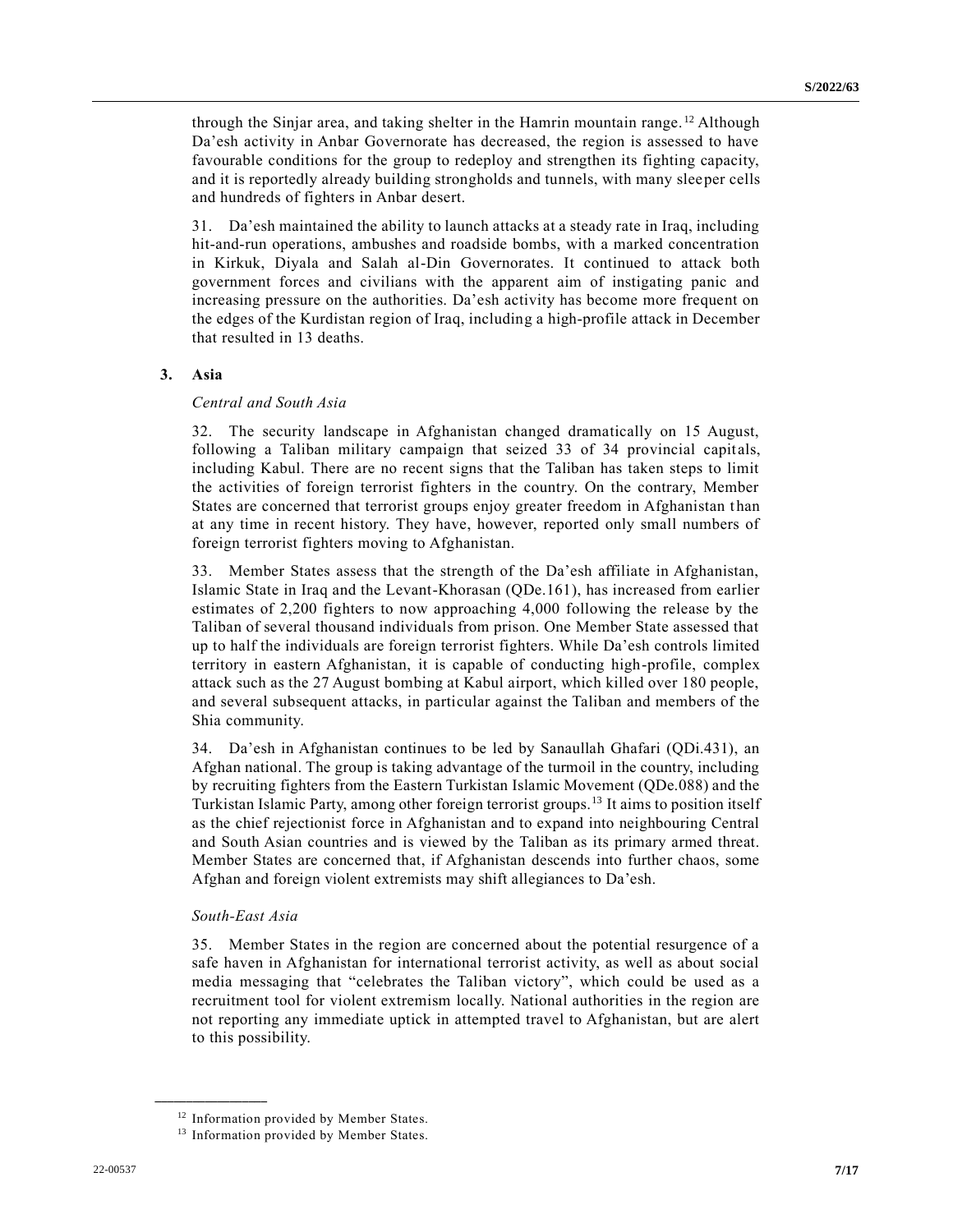36. Both Indonesia and the Philippines reported significant counter-terrorism gains, leading to an overall decline in terrorist activity and cautious optimism that the operational capability of several groups in the region may be significantly degraded. At the same time, the threat of attacks by lone actors or inspired by radicalized individuals remains a concern.

37. In August, Indonesia disrupted plots to attack its Independence Day celebrations, with the arrests of members of both Jemaah Islamiyah (QDe.092) and Jamaah Ansharut Daulah (QDe.164). The reported arrest of Jemaah Islamiyah leader Abu Rusdan (QDi.186) in September has further weakened the group. In September, Indonesian security forces killed Ali Kalora, the leader of Mujahidin Indonesian Timur (QDe.150), potentially severely affecting the group's long-term viability; one Member State observed that the group's remaining members appear to be in retreat. In the Philippines, security forces killed the leader of Daulah Islamiya, Salahuddin Hassan, in October in Maguindanao Province. Hassan was described by the Philippine authorities as one of their most wanted terrorist fugitives.

#### **4. Europe**

38. According to several Member States in the region, there is a common pattern in ongoing investigations of cases of home-grown terrorism. They typically involve young individuals with underlying vulnerabilities and a combination of a fascination with extreme violence and personal grievances, which make them receptive to Da'esh and Al-Qaida propaganda.

39. Following the killing of a high school professor in France in October 2020 by an individual of Chechen background, investigations led by several European Member States identified terrorist threats associated with several individuals and networks originating in the Northern Caucasus and parts of Central Asia, which had formed sleeper cells in European cities. Additional individuals from these communities who had travelled to the Syrian Arab Republic and Iraq but were previously unknown as foreign terrorist fighters were identified. Other investigations highlighted the financing of terrorism through the exploitation of charitable giving by individuals of Chechen background. <sup>14</sup>

40. Migration routes remain under scrutiny by relevant European State authorities, as illustrated by the arrest in Bulgaria in November 2021 of a Belgian-Moroccan foreign terrorist fighter returning from Turkey who had been an associate of Abdelhamid Abaaoud, the "mastermind" of the 2015 Paris attacks directed by Da'esh. Several Member States cited cases of irregular migrants from Iraq who were subsequently identified from battlefield evidence as Da'esh operatives.

## **III. Updates on responses to the evolving threat**

### **A. Overview**

**\_\_\_\_\_\_\_\_\_\_\_\_\_\_\_\_\_\_**

41. Terrorism-related developments since my previous report have further highlighted the challenges posed by an increasingly decentralized Da'esh. However, the COVID-19 pandemic has continued to present States with formidable challenges in all policy areas, counter-terrorism included. The urgent need for pandemic-related mitigation and recovery has diverted resources away from the counter-terrorism efforts of Member States and related international support, as noted in the fourth analytical update published in December 2021 by the Counter-Terrorism Committee

<sup>&</sup>lt;sup>14</sup> Information provided by Member States.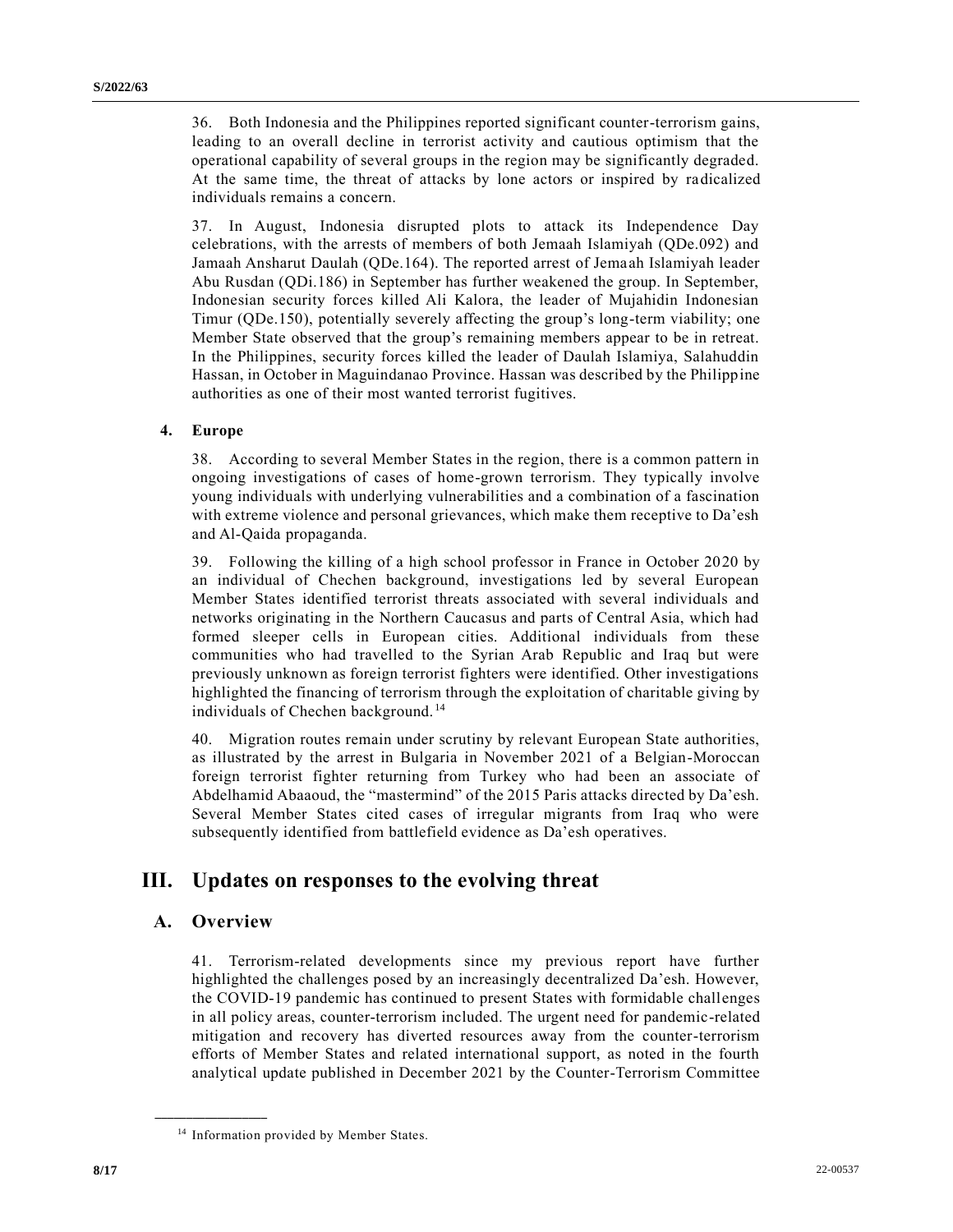Executive Directorate on the impact of the COVID-19 pandemic on terrorism, counter-terrorism and countering violent extremism.<sup>15</sup>

42. At the same time, many events organized in 2021 to take stock of 20 years of counter-terrorism since the terrorist attacks of 11 September 2001 underscored the need to continuously monitor the evolving terrorist threat, enhance counter-terrorism cooperation and strengthen national and regional counter-terrorism legislation, policy frameworks and capacities, in line with international law, including international human rights law and international humanitarian law.

43. In the outcome document of the special meeting held in November by the Counter-Terrorism Committee to commemorate the adoption of Security Council resolution [1373 \(2001\),](https://undocs.org/en/S/RES/1373(2001)) the successes and significant steps taken by Member States towards its implementation are recognized, while the fact that much still remains to be done at the national, regional and international levels is noted. This is also apparent in the updated versions published in November of the Counter-Terrorism Committee Executive Directorate global survey of the implementation by States of Council resolution [1373 \(2001\)](https://undocs.org/en/S/RES/1373(2001)) and other relevant resolutions<sup>16</sup> and of Council resolution [1624 \(2005\).](https://undocs.org/en/S/RES/1624(2005)) 17

44. Member States have reaffirmed that the United Nations system should continue to play a key role in supporting their efforts in this regard by reinforcing the importance of its Global Counter-Terrorism Coordination Compact, spearheaded by the Office of Counter-Terrorism through key counter-terrorism mandates, including through the comprehensive review of the United Nations Global Counter-Terrorism Strategy by the General Assembly in June, and the renewal by the Security Council in December of the mandates of the Monitoring Team and the Counter-Terrorism Committee Executive Directorate in its resolutions [2610 \(2021\)](https://undocs.org/en/S/RES/2610(2021)) an[d 2617 \(2021\),](https://undocs.org/en/S/RES/2617(2021)) respectively.

### **B. Suspected Da'esh fighters and their family members in conflict zones**

#### **1. Current situation**

**\_\_\_\_\_\_\_\_\_\_\_\_\_\_\_\_\_\_**

45. Significant concerns persist regarding the situation of individuals with alleged links to United Nations-designated terrorist groups who are stranded in Iraq and the Syrian Arab Republic, especially thousands of women and children. There has been no improvement in the dire conditions in which they are detained, which are marked by considerable hardship, curtailed humanitarian assistance, violations of fundamental rights and freedoms and a volatile security situation.

46. Violence continues to be reported inside camp facilities in the north-east of the Syrian Arab Republic, including murder, enforced disappearances and other abuses attributed to individuals with suspected links to Da'esh.<sup>18</sup> There are reports of children, primarily adolescent boys, including foreign nationals, held in detention facilities for adults without due process or due regard for the best interests of the child and with no measures of redress. Holding them in detention facilities without legal justification has significant moral, legal and security implications and may constitute a breach of international human rights law.

<sup>15</sup> See [https://www.un.org/securitycouncil/ctc/news/impact-covid-19-pandemic-terrorism-counter](https://www.un.org/securitycouncil/ctc/news/impact-covid-19-pandemic-terrorism-counter-terrorism-and-countering-violent-extremism-update)[terrorism-and-countering-violent-extremism-update.](https://www.un.org/securitycouncil/ctc/news/impact-covid-19-pandemic-terrorism-counter-terrorism-and-countering-violent-extremism-update)

<sup>16</sup> See [https://www.un.org/securitycouncil/ctc/sites/www.un.org.securitycouncil.ctc/files/](https://www.un.org/securitycouncil/ctc/sites/www.un.org.securitycouncil.ctc/files/2021105_1373_gis.pdf) [2021105\\_1373\\_gis.pdf.](https://www.un.org/securitycouncil/ctc/sites/www.un.org.securitycouncil.ctc/files/2021105_1373_gis.pdf)

<sup>17</sup> See [https://www.un.org/securitycouncil/ctc/sites/www.un.org.securitycouncil.ctc/files/files/](https://www.un.org/securitycouncil/ctc/sites/www.un.org.securitycouncil.ctc/files/files/documents/2021/Nov/ctc_gis_1624.pdf) [documents/2021/Nov/ctc\\_gis\\_1624.pdf.](https://www.un.org/securitycouncil/ctc/sites/www.un.org.securitycouncil.ctc/files/files/documents/2021/Nov/ctc_gis_1624.pdf)

<sup>&</sup>lt;sup>18</sup> Information provided by Member States.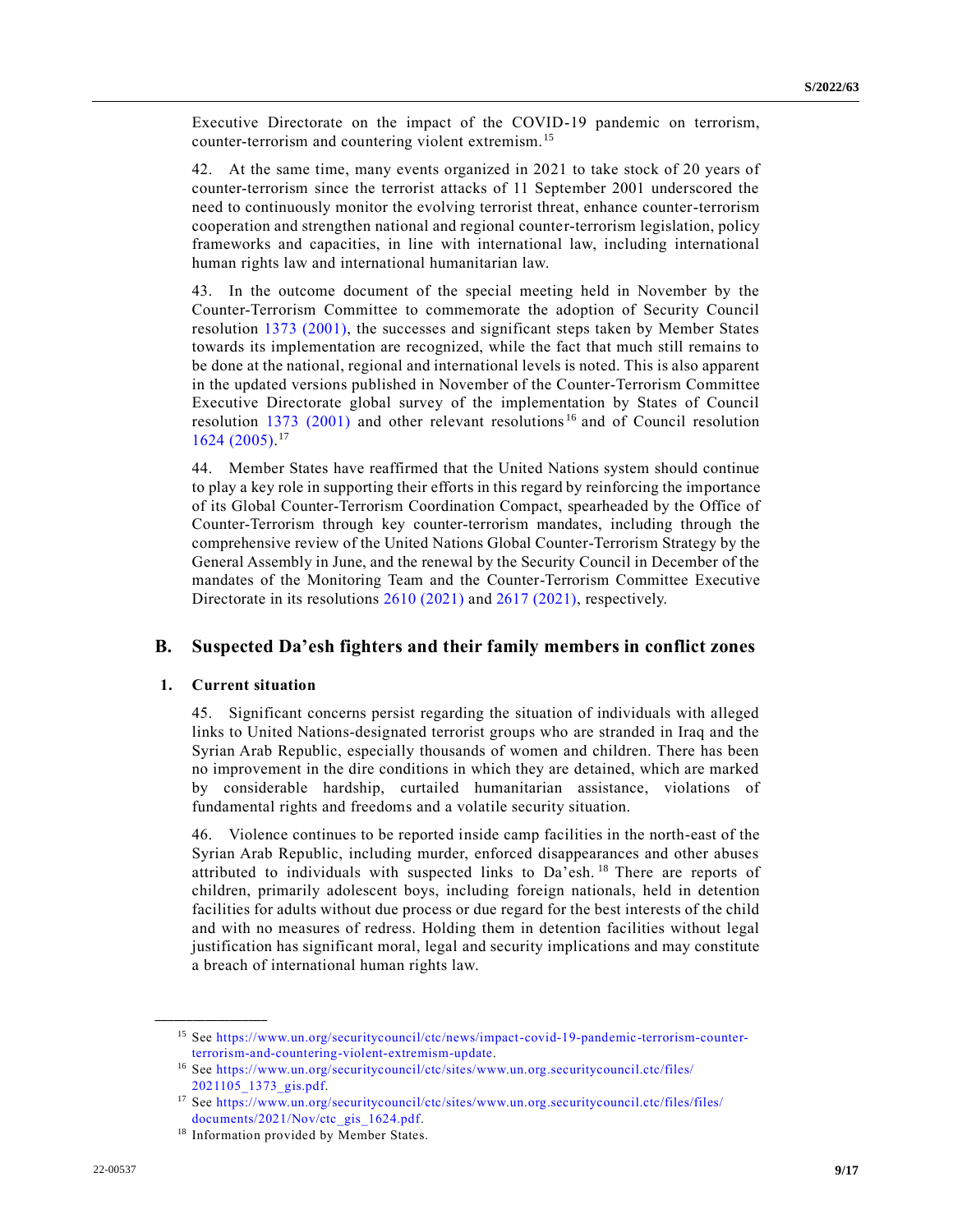47. In September, the United Nations system formally launched the Global Framework for United Nations Support on Syrian Arab Republic and Iraq Third Country National Returnees and the multi-partner trust fund to support requesting Member States in the protection, voluntary repatriation, prosecution, rehabilitation and reintegration of individuals with suspected links to United Nations-designated terrorist groups returning from Iraq and the Syrian Arab Republic. Coordinated, "allof-United Nations" support continued to be provided to Iraq, Kazakhstan, Kyrgyzstan, the Maldives, Tajikistan and Uzbekistan, co-led by the Office of Counter-Terrorism and the United Nations Children's Fund (UNICEF).

### **2. Protection**

48. Trafficking in persons in the context of armed conflict, including from camps located in the north-east of the Syrian Arab Republic, remains a grave concern. In August, the Special Rapporteur on trafficking in persons, especially women and children, published a report exploring the intersections between trafficking by proscribed groups and terrorism, highlighting failures in providing assistance to the victims of such trafficking [\(A/76/263\)](https://undocs.org/en/A/76/263).

49. The Office of the United Nations High Commissioner for Human Rights (OHCHR) has continued to advocate the voluntary, safe and dignified return of Iraqi and Syrian internally displaced persons, including survivors of sexual violence and their children. The perceived affiliation of some of these individuals with Da'esh makes them vulnerable to human rights violations and other abuses, including harassment, stigmatization and ostracization. Robust and sustainable solutions are required to ensure the return of internally displaced persons, which should take into account the needs of receiving communities, including security and reintegration challenges.

### **3. Repatriation**

50. United Nations entities have continued to engage with Member States towards the voluntary, safe repatriation of their nationals from Iraq and the Syrian Arab Republic on the basis of the informed consent of the concerned individuals and guided by the best interests of the child, including through the development of gendersensitive, age-appropriate and human rights-compliant policies for repatriation. Such policies must comply with all States' respective obligations under international law. The consent of relevant Governments to any activity to be undertaken in territories under their control is a paramount consideration in all repatriation efforts. Although several States have been proactive in repatriating their nationals, the pace of repatriation from the north-east of the Syrian Arab Republic remains slow, and many States are only repatriating orphaned or unaccompanied children. Since January 2018, a total of 1,454 children (712 girls and 742 boys) has been repatriated to 22 countries in Central Asia, Europe, the Middle East and North Africa.<sup>19</sup>

### **4. Prosecution**

**\_\_\_\_\_\_\_\_\_\_\_\_\_\_\_\_\_\_**

51. In November, a member of Da'esh was for the first time convicted of genocide against the Yazidis, in addition to crimes against humanity and war crimes, following a trial in Germany. This was an encouraging development as Member States continue to face challenges in ensuring accountability for the crimes committed by Da'esh. In this regard, the United Nations Investigative Team to Promote Accountability for Crimes Committed by Da'esh/Islamic State in Iraq and the Levant (UNITAD) has expanded its core investigative work and accelerated the implementation of a major evidence-digitization project. It has expanded its support for 14 Member States by

<sup>&</sup>lt;sup>19</sup> Information provided by UNICEF.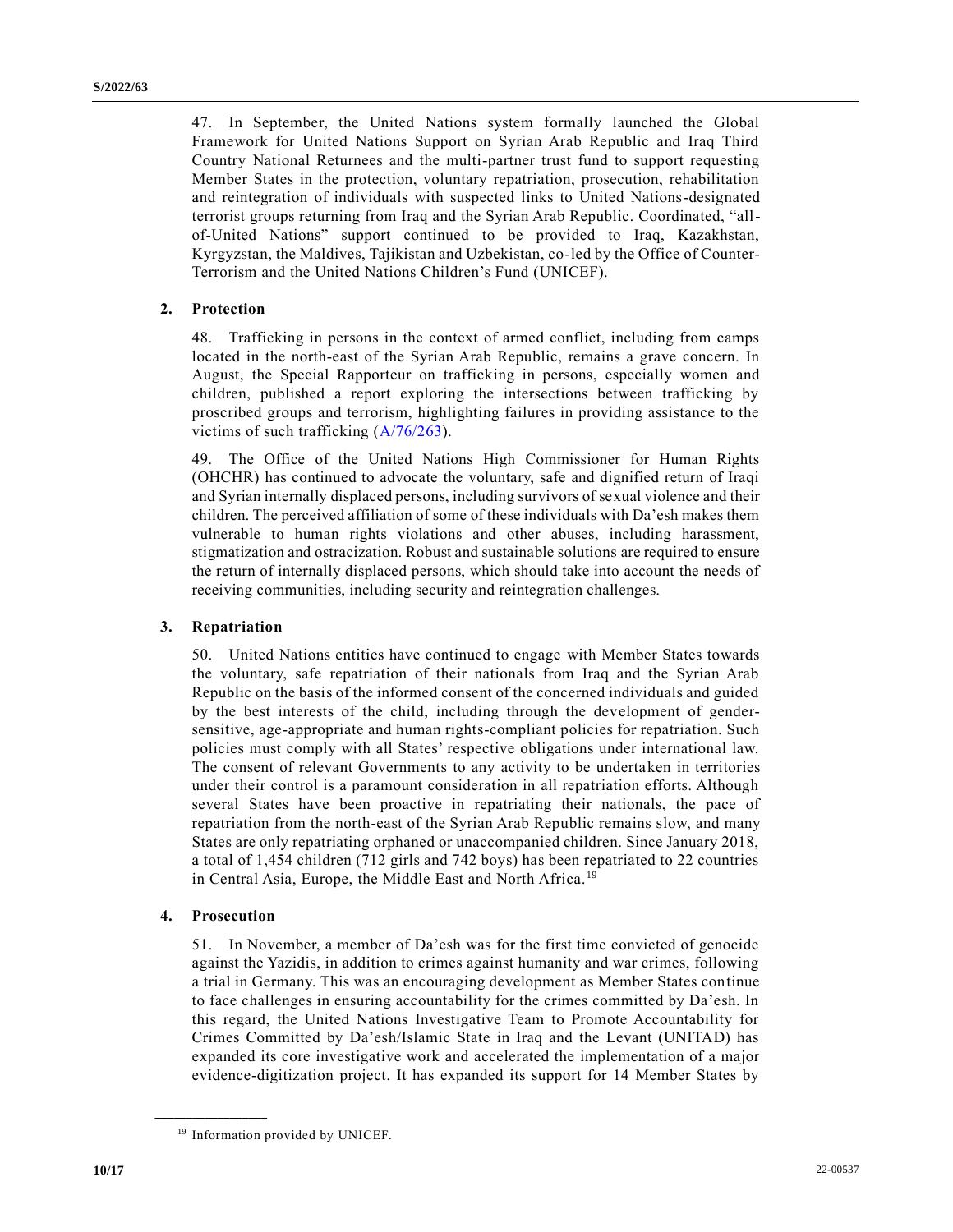identifying, securing, organizing and cataloguing evidence obtained in conflict zones and conducting interviews with survivors and witnesses.

52. In November, the United Nations Counter-Terrorism Centre within the Office of Counter-Terrorism, the Counter-Terrorism Committee Executive Directorate and the United Nations Office on Drugs and Crime (UNODC) convened a workshop with government and civil society representatives from the Middle East and North Africa to develop a compendium of practices and lessons learned in the prosecution, rehabilitation and reintegration of suspected terrorists. The Office of Counter-Terrorism, the Directorate and UNODC launched a joint project to support Burkina Faso in developing and implementing strategies for the screening, prosecution, rehabilitation and reintegration of persons associated with terrorist groups. The three entities also continued to implement a joint project in support of the Regional Stabilization, Recovery and Resilience Strategy for Areas Affected by Boko Haram in the Lake Chad Basin Region.

53. It is crucial that States uphold their respective obligations under international law when bringing suspected terrorists to justice, including with respect to detention, due process and fair trial. Major concerns remain in some States regarding allegations of torture and ill-treatment, overreliance on confessions, long periods of detention without charges and use of the death penalty for counter-terrorism offences that do not meet the threshold of most serious crimes necessary under international human rights law for imposing such a sentence.

54. All children previously living under subjugation by Da'esh, including those alleged to be associated with Da'esh or other armed groups, must be treated primarily as victims. They should be seen first as survivors of grievous violations of their rights, regardless of their age.

55. In August, the United Nations Assistance Mission for Iraq (UNAMI) and OHCHR published a joint report on legal conditions and procedural safeguards to prevent torture and ill-treatment and to ensure human rights in the administration of justice in Iraq.<sup>20</sup> The United Nations Multidimensional Integrated Stabilization Mission in Mali and UNODC continued to support the Specialized Judicial Unit against Terrorism and Transnational Organized Crime and other judicial institutions, including through technical and logistics support, in the prosecution of serious crimes and terrorism-related trials.

#### **5. Rehabilitation and reintegration**

56. The United Nations continued to support Member States in their development of comprehensive and tailored rehabilitation and reintegration programmes that are gender-sensitive, age-appropriate and in compliance with international human rights law. In Central Asia, UNODC supported rehabilitation and reintegration efforts regarding children associated with terrorist groups, while UNICEF worked with governments across Central Asia, the Southern Caucasus, Europe and North Africa to implement best practices for the reintegration of children who have returned from conflict zones. UNICEF continued to support national authorities in Burkina Faso and Nigeria in the adoption of handover protocols for the release and transfer to civilian authorities of children associated with non-State armed groups, including groups affiliated with Da'esh, supported Mali and the Niger in the effective implementation of such protocols and provided support for the reintegration of the children involved.

57. Member States continued to face challenges in managing violent extremist prisoners and preventing terrorist radicalization within correctional settings. The United Nations Counter-Terrorism Centre, UNODC and the Counter-Terrorism

<sup>&</sup>lt;sup>20</sup> See [https://www.ohchr.org/Documents/Countries/IQ/UNAMI\\_Report\\_Administration\\_of\\_](https://www.ohchr.org/Documents/Countries/IQ/UNAMI_Report_Administration_of_Justice_EN.pdf) [Justice\\_EN.pdf.](https://www.ohchr.org/Documents/Countries/IQ/UNAMI_Report_Administration_of_Justice_EN.pdf)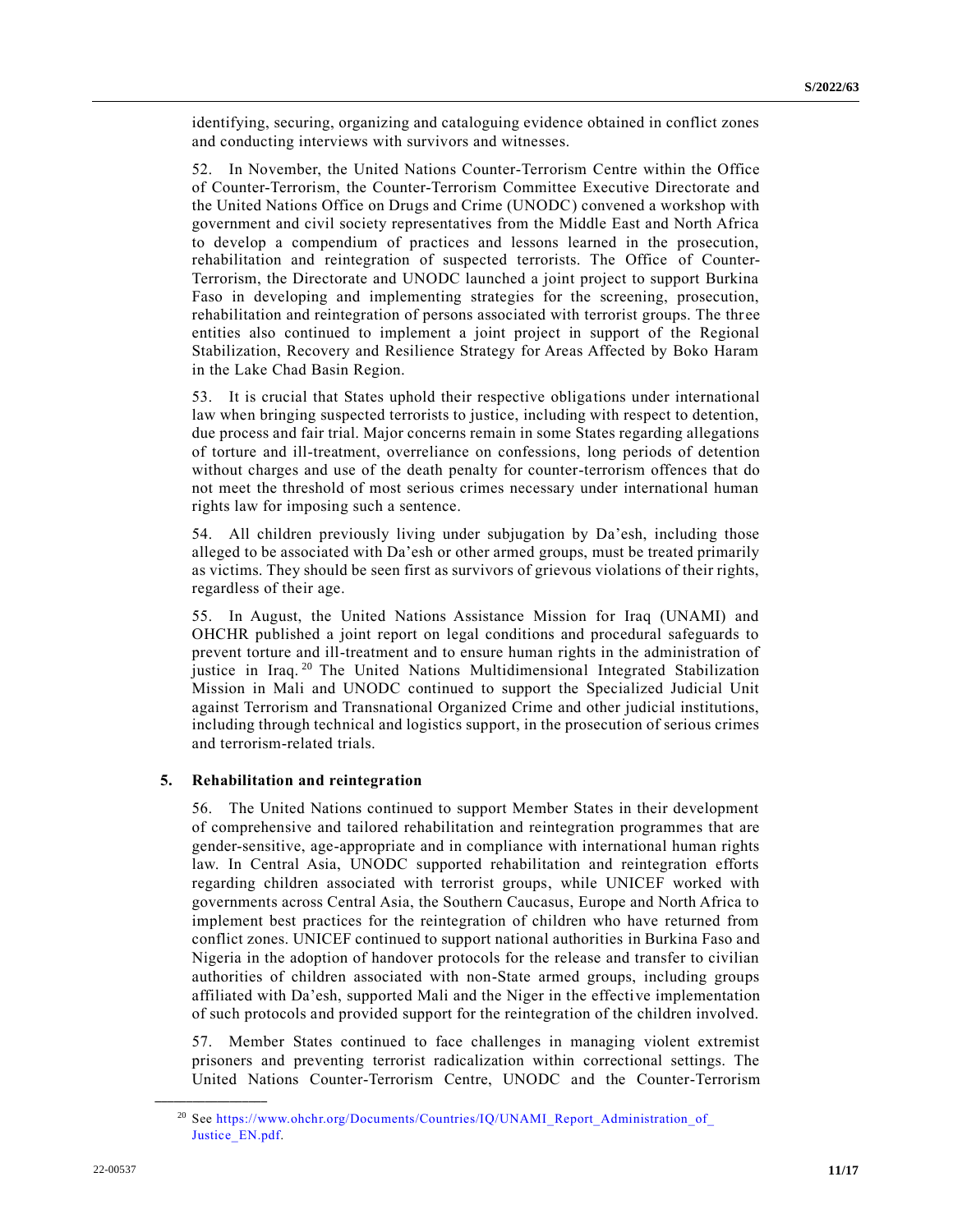Committee Executive Directorate continued to participate in a joint pilot project to assist Kazakhstan, Tunisia and Uganda in this regard, including in the development of tailored prisoner classification frameworks and associated risk and needs assessment tools. In Mali, the United Nations Multidimensional Integrated Stabilization Mission in Mali and UNODC continued to support the implementation of a road map to prevent and combat violent extremism and terrorist radicalization in prisons.

## **C. Supporting victims of Da'esh**

58. Victims of sexual and gender-based violence committed by members of terrorist groups, including Da'esh, require stronger protection and support. In November, the Committee on the Elimination of Discrimination against Women and the Committee on the Rights of the Child issued a joint statement<sup>21</sup> calling upon States to comply with their obligations under the relevant international conventions and to provide comprehensive support and protection to women who survive sexual violence and their children.

59. The United Nations continued to assist the Government of Iraq in implementing the Yazidi Survivors Law, which provides, inter alia, assistance and reparations for survivors of Da'esh and affirms a survivor-centred approach. UNAMI continued to support the Government's implementation of the Joint Communiqué on Prevention and Response to Conflict-Related Sexual Violence, which ensures that sexual violence-related considerations are adequately reflected in the work of the national Counter-Terrorism Committee of Iraq. UNITAD has continued to actively support gender-competent and age-disaggregated aspects of investigations into crimes committed against the Yazidi community, including conflict-related sexual violence and acts of enslavement.

## **D. International and regional cooperation**

60. Member States and international and regional organizations have continued to promote enhanced counter-terrorism coordination and cooperation. Some Member States have taken positive steps to overcome operational challenges, which have been complicated by the COVID-19 pandemic, in mutual legal assistance and judicial cooperation, specifically in matters such as extradition, investigation and prosecution.

61. UNODC promoted cross-border cooperation among Algeria, Libya and Tunisia for the investigation and prosecution of terrorism-related offences. The Counter-Terrorism Committee Executive Directorate continued to support the Southern African Development Community in reviewing and implementing an amended regional counter-terrorism strategy, in particular in the light of the violence in Cabo Delgado Province, Mozambique, and the border regions of the Democratic Republic of the Congo, Mozambique and Tanzania. In Central Asia, the Directorate led capacity consultations with Central Asian States on counter-terrorism issues, and United Nations entities continued to assist Member States in developing regional and international cooperation to prevent the movement of terrorists, including foreign terrorist fighters, in compliance with international law.

62. In September, the Office of Counter-Terrorism, UNODC and the Inter-Parliamentary Union organized the first Global Parliamentary Summit on Counter-Terrorism to identify effective approaches for parliamentarians to contributing to the prevention and countering of terrorism. The Summit addressed support for victims of

<sup>21</sup> See [https://www.ohchr.org/Documents/HRBodies/CRC/Statements/Joint-CEDAW-CRC-joint-](https://www.ohchr.org/Documents/HRBodies/CRC/Statements/Joint-CEDAW-CRC-joint-Statment-on-Children-Born-of-Rape.doc)[Statment-on-Children-Born-of-Rape.doc.](https://www.ohchr.org/Documents/HRBodies/CRC/Statements/Joint-CEDAW-CRC-joint-Statment-on-Children-Born-of-Rape.doc)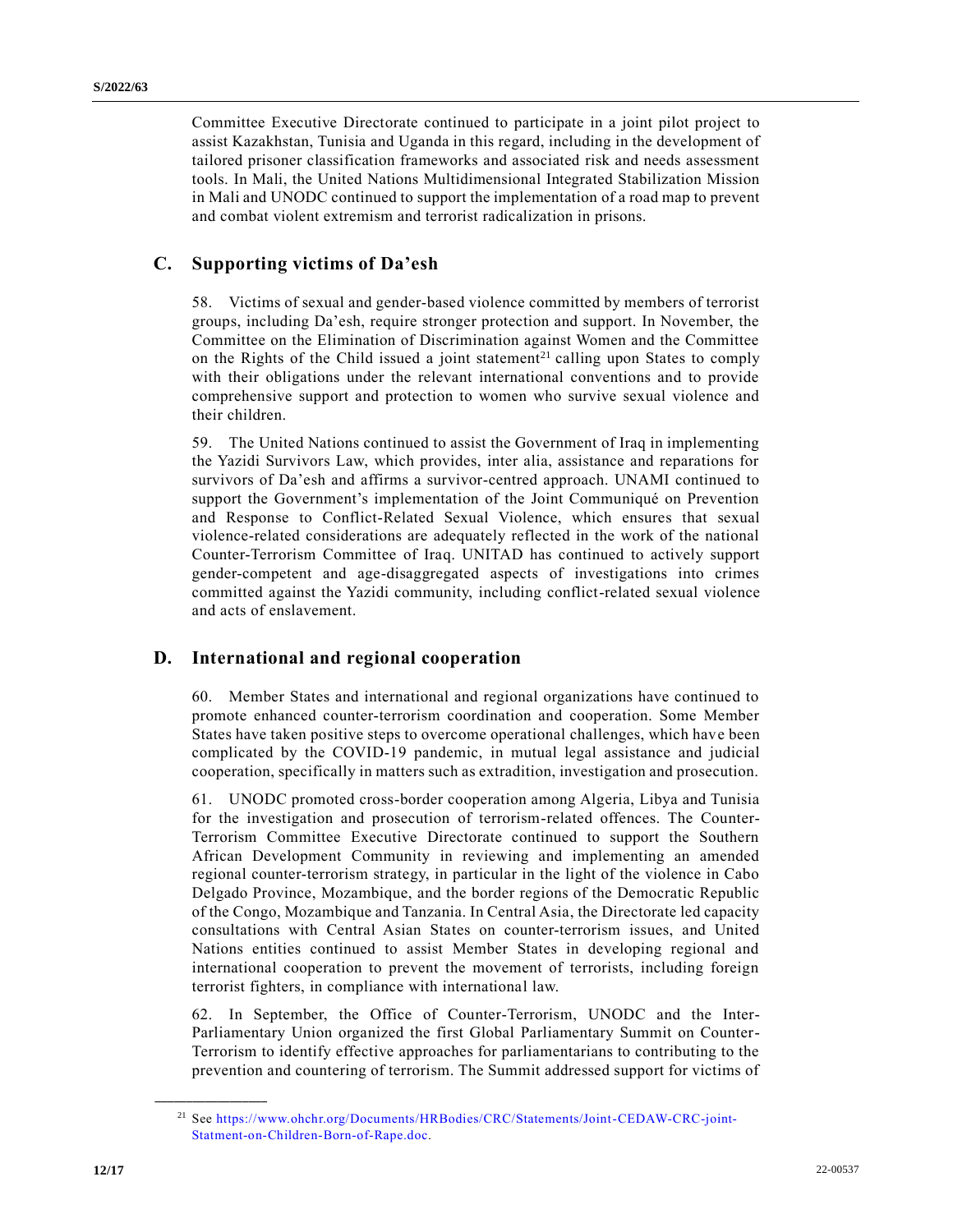terrorism, including draft model legal provisions developed by the Office of Counter-Terrorism, UNODC and the Inter-Parliamentary Union, as well as hate speech, the prevention of terrorist radicalization and challenges faced by the Sahel region.

### **E. Border management and law enforcement**

63. United Nations entities continued to strengthen the capacities of Member States to detect and prevent cross-border movements of terrorists, including through enhanced cooperation and operational information-sharing. In October, the United Nations Counter-Terrorism Centre and the Counter-Terrorism Committee Executive Directorate organized a regional expert workshop for Central Asian States to raise awareness and enhance capacity regarding the responsible use and sharing of biometric data. In December, the Directorate published an analytical brief on biometrics and counter-terrorism.<sup>22</sup> In October, the Counterterrorism Watchlisting Toolkit was launched by the Global Counterterrorism Forum as the result of a joint initiative co-led by the United States of America and the Office of Counter-Terrorism, with the support of the Directorate.

64. The multi-agency Countering Terrorist Travel Programme, led by the Office of Counter-Terrorism, continued to assist Member States in detecting and interdicting terrorism and serious crime-related threats at borders using advance passenger information and passenger name records in accordance with Security Council resolutions [2178 \(2014\),](https://undocs.org/en/S/RES/2178(2014)) [2396 \(2017\)](https://undocs.org/en/S/RES/2396(2017)) and [2482 \(2019\),](https://undocs.org/en/S/RES/2482(2019)) international standards and recommended practices, as well as human rights principles and relevant privacy laws. A comprehensive virtual consultation led by the Counter-Terrorism Committee Executive Directorate for Iraq in July resulted in a road map for tailored assistance. In September, the Programme delivered interactive online training for Mongolia.

65. In September, the Office of Counter-Terrorism launched a programme on threat assessment models for aviation security to support Member States in developing interagency coordination to share relevant terrorist threat information and improve internal operational capacity to comply with international aviation security requirements. In December, the United Nations Counter-Terrorism Centre conducted training for the Central Asian region, focusing on the land border between Afghanistan and Tajikistan, and organized a regional expert workshop on maritime security for East Africa.

66. United Nations entities continued to support Member States in addressing the possible linkages between terrorism and organized crime. For instance, in October, the United Nations Interregional Crime and Justice Research Institute and UNODC held a capacity-building workshop for Mauritania in this regard, which will be replicated in other countries in the Sahel region. In Central Asia, the United Nations Counter-Terrorism Centre, the Counter-Terrorism Committee Executive Directorate, UNODC and the Office for Disarmament Affairs collaborated on capacity consultations and capacity-building for Member States, with a specific focus on the terrorism-arms-crime nexus.

67. Through capacity-building activities and training sessions, the United Nations Counter-Terrorism Centre and its partners provided ongoing support to Member States in strengthening cooperation to prevent terrorist use of conventional and non-conventional weapons and developing response and detection plans. UNITAD accelerated its investigation into the development and use of chemical and biological

<sup>22</sup> See [www.un.org/securitycouncil/ctc/news/cted-publishes-analytical-brief-use-biometrics-counter](http://www.un.org/securitycouncil/ctc/news/cted-publishes-analytical-brief-use-biometrics-counter-terrorism#:~:text=in%20counter%2Dterrorism-,CTED%20publishes%20Analytical%20Brief%20on%20the%20use%20of%20biometrics%20in,of%20biometrics%20in%20counter%2Dterrorism)[terrorism#:~:text=in%20counter%2Dterrorism-,CTED%20publishes%20Analytical%20Brief%20](http://www.un.org/securitycouncil/ctc/news/cted-publishes-analytical-brief-use-biometrics-counter-terrorism#:~:text=in%20counter%2Dterrorism-,CTED%20publishes%20Analytical%20Brief%20on%20the%20use%20of%20biometrics%20in,of%20biometrics%20in%20counter%2Dterrorism)  [on%20the%20use%20of%20biometrics%20in,of%20biometrics%20in%20counter%2Dterrorism.](http://www.un.org/securitycouncil/ctc/news/cted-publishes-analytical-brief-use-biometrics-counter-terrorism#:~:text=in%20counter%2Dterrorism-,CTED%20publishes%20Analytical%20Brief%20on%20the%20use%20of%20biometrics%20in,of%20biometrics%20in%20counter%2Dterrorism)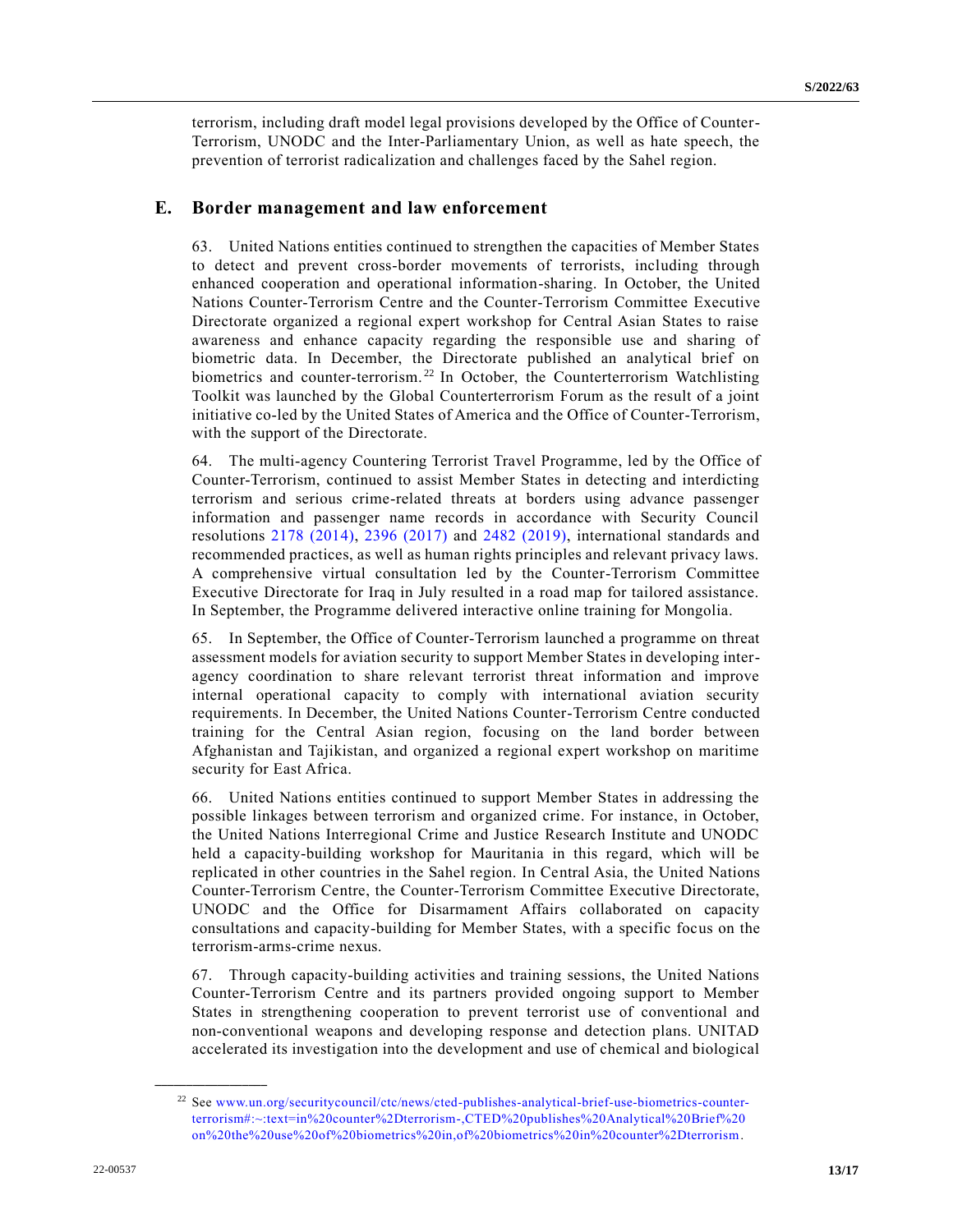weapons by Da'esh, including the identification of potential victims and witnesses and by gathering photographic and medical records as evidence.

68. United Nations entities continued to mainstream human rights into their counter-terrorism-related support to Member States and to offer dedicated capacitybuilding for law enforcement. The Office of Counter-Terrorism and UNAMI engaged in consultations with Iraq in this regard, as did OHCHR with the Ministry of Defence of Mozambique.

## **F. Countering the financing of terrorism**

69. Countering the financing of terrorism is a critical priority for Member States and the United Nations in the fight against Da'esh and other terrorist groups. A joint special meeting in November of the Counter-Terrorism Committee and the Security Council Committee pursuant to resolutions [1267 \(1999\),](https://undocs.org/en/S/RES/1267(1999)) [1989 \(2011\)](https://undocs.org/en/S/RES/1989(2011)) an[d 2253 \(2015\)](https://undocs.org/en/S/RES/2253(2015)) concerning Islamic State in Iraq and the Levant (Da'esh), Al-Qaida and associated individuals, groups, undertakings and entities on the implementation of Security Council resolution [2462 \(2019\)](https://undocs.org/en/S/RES/2462(2019)) outlined current terrorism-financing methods and explored linkages with transnational organized crime, the abuse of new technologies and payment methods and the exploitation of natural resources. In December, a thematic summary assessment of gaps in the implementation of Council requirements on countering the financing of terrorism, prepared by the Counter-Terrorism Committee Executive Directorate in consultation with the Monitoring Team, was submitted to the Office of Counter-Terrorism through the Counter-Terrorism Committee for the purpose of designing targeted technical assistance and capacitybuilding efforts, as mandated in resolution [2462 \(2019\).](https://undocs.org/en/S/RES/2462(2019))

70. The United Nations continued to support Member States in increasing their national capacity, building institutional mechanisms and enhancing regional collaboration to counter the financing of terrorism. In this regard, United Nations entities pursued close cooperation with the Financial Action Task Force and Task Force-style regional bodies. The Under-Secretary-General of the Office of Counter-Terrorism and the Executive Director of the Counter-Terrorism Committee Executive Directorate held bilateral meetings with the President of the Task Force in December to further strengthen cooperation.

71. UNODC delivered capacity-building support to Indonesia, Mali, North Macedonia, Senegal and Tajikistan in financial investigation and worked on financial disruption plans with Burkina Faso, the Niger and Somalia. The Office also delivered legislative assistance to the Action Group against Money Laundering in Central Africa and supported Burkina Faso and Côte d'Ivoire in establishing national assetfreezing committees in compliance with Security Council resolution [1373 \(2001\).](https://undocs.org/en/S/RES/1373(2001))

72. In August, the United Nations Counter-Terrorism Centre organized a capacitybuilding workshop for officials from the Office of the Prosecutor of Iraq, the Financial Intelligence Unit, regulatory authorities and law enforcement agencies. In September, the Centre and its partners held a capacity-building workshop to support the implementation of the regional operational plan of the Eastern and Southern Africa Anti-Money Laundering Group. In October, the Centre convened, in collaboration with the Middle East and North Africa Financial Action Task Force and the Financial Intelligence Unit of Egypt, a regional workshop to strengthen capacities regarding the role of law enforcement and prosecution in countering and investigating terrorist financing.

73. UNITAD has widened the scope of its investigations into the economic structure of Da'esh to encompass key revenue streams, including trade in oil and antiquities, the takeover of local agricultural sectors, enslavement, and pillaging and persecution targeting ethnic and religious minorities across Iraq. The United Nations Educational,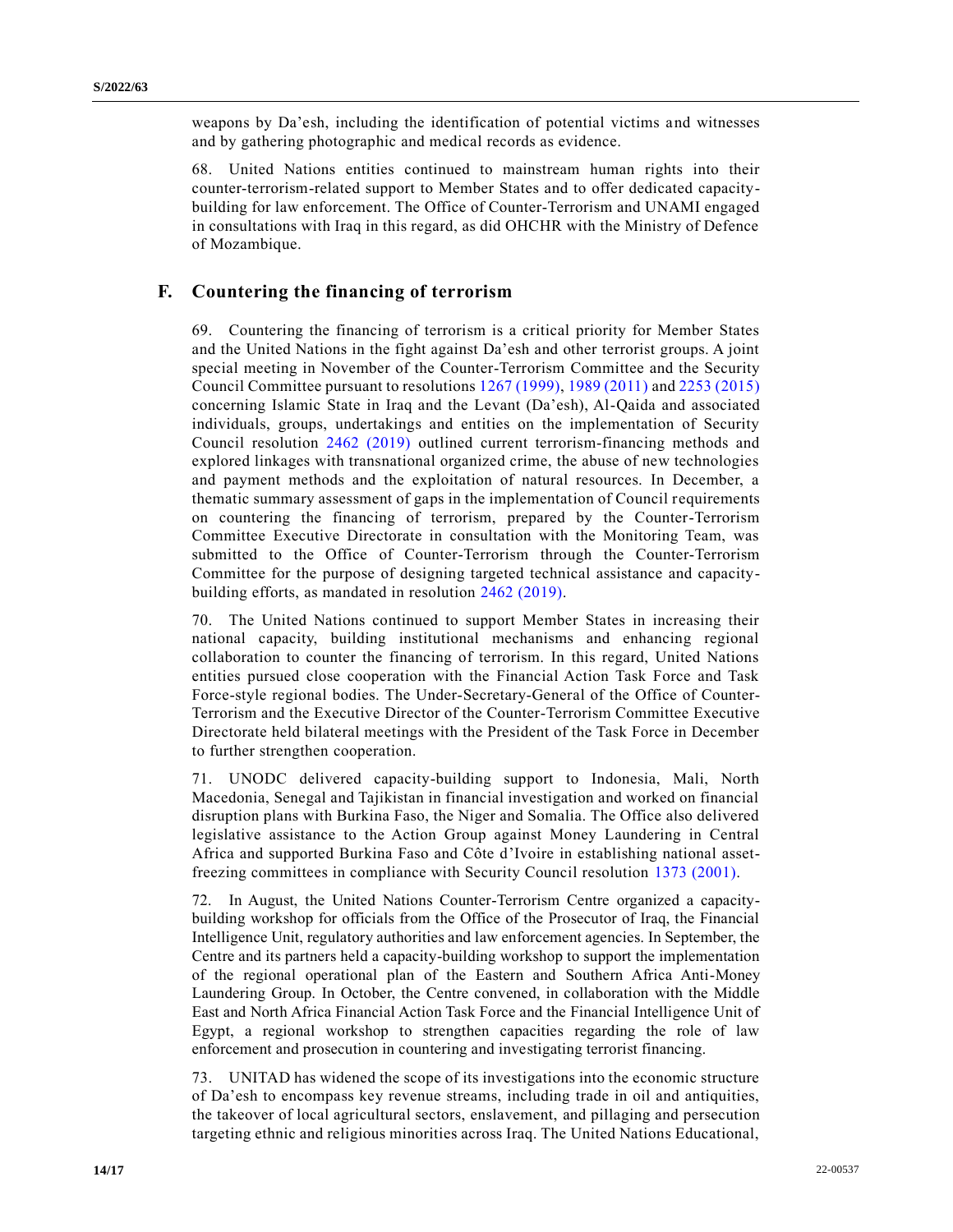Scientific and Cultural Organization (UNESCO) developed an international communication campaign<sup>23</sup> to prevent and counter illicit trafficking in cultural property as a source of terrorism financing and to protect cultural property from the threat of armed conflict.

## **G. Countering the use of new technologies for terrorist purposes**

74. Stronger, multi-stakeholder international cooperation is needed to counter, in line with international law, the use of rapidly evolving new technologies for terrorist purposes, including information and communications technologies and their enabling impact on other threats, such as terrorist access to and use of chemical, biological, nuclear or radiological materials.

75. The United Nations Counter-Terrorism Centre, in collaboration with the Counter-Terrorism Committee Executive Directorate, the International Criminal Police Organization (INTERPOL) and UNODC, provided capacity-building assistance and training to Bangladesh, Burkina Faso, Malaysia and Mongolia on the use of new technologies in counter-terrorism investigations in full respect of human rights and the rule of law and protecting critical infrastructure from terrorist cyberattacks. These efforts notably draw on the joint United Nations Counter-Terrorism Centre-INTERPOL handbook for law enforcement on using open-source methods and online information to prevent, investigate, prosecute and adjudicate terrorist crimes, the second edition of which was launched in November.

76. In November, the United Nations Counter-Terrorism Centre and the International Telecommunication Union conducted a global cyberdrill, training more than 100 participants from 28 Member States on using online information, including cryptocurrency transactions, to respond to and investigate a ransomware terrorist attack against critical infrastructure. In December, the Centre and the Naif Arab University for Security Sciences, in Saudi Arabia, organized regional training for Member States from the Middle East and North and West Africa on digital forensics for cybersecurity and counter-terrorism investigations.

77. The United Nations Counter-Terrorism Centre and its partners trained more than 450 officials from Iraq, Jordan, Kenya and Malaysia on preventing terrorists from acquiring conventional weapons or chemical, biological and nuclear weapons of mass destruction. The Centre organized a tabletop exercise on responding to a chemical terrorist attack for a response network across cities in Europe and North America and supported Iraq and Jordan in the preparation of response plans and the Horn of Africa region in strengthening cooperation on nuclear detection and response.

## **H. Countering terrorist narratives and engaging with communities to prevent and counter violent extremism conducive to terrorism**

78. Reflections within the international community on the progress achieved since the adoption of Security Council resolution [1373 \(2001\)](https://undocs.org/en/S/RES/1373(2001)) underscored the need to redouble efforts to stem terrorist radicalization and recruitment across the ideological spectrum, including by engaging with communities to counter terrorist narratives and address the conditions conducive to terrorism as part of a comprehensive counterterrorism approach. Da'esh, its affiliates and other terrorist groups have continued their efforts to exploit socioeconomic hardship, grievances and political tensions, which have often been exacerbated by the COVID-19 pandemic. Social media

<sup>23</sup> See [https://en.unesco.org/news/real-price-art-international-unesco-campaign-reveals-hidden](https://en.unesco.org/news/real-price-art-international-unesco-campaign-reveals-hidden-face-art-trafficking)[face-art-trafficking.](https://en.unesco.org/news/real-price-art-international-unesco-campaign-reveals-hidden-face-art-trafficking)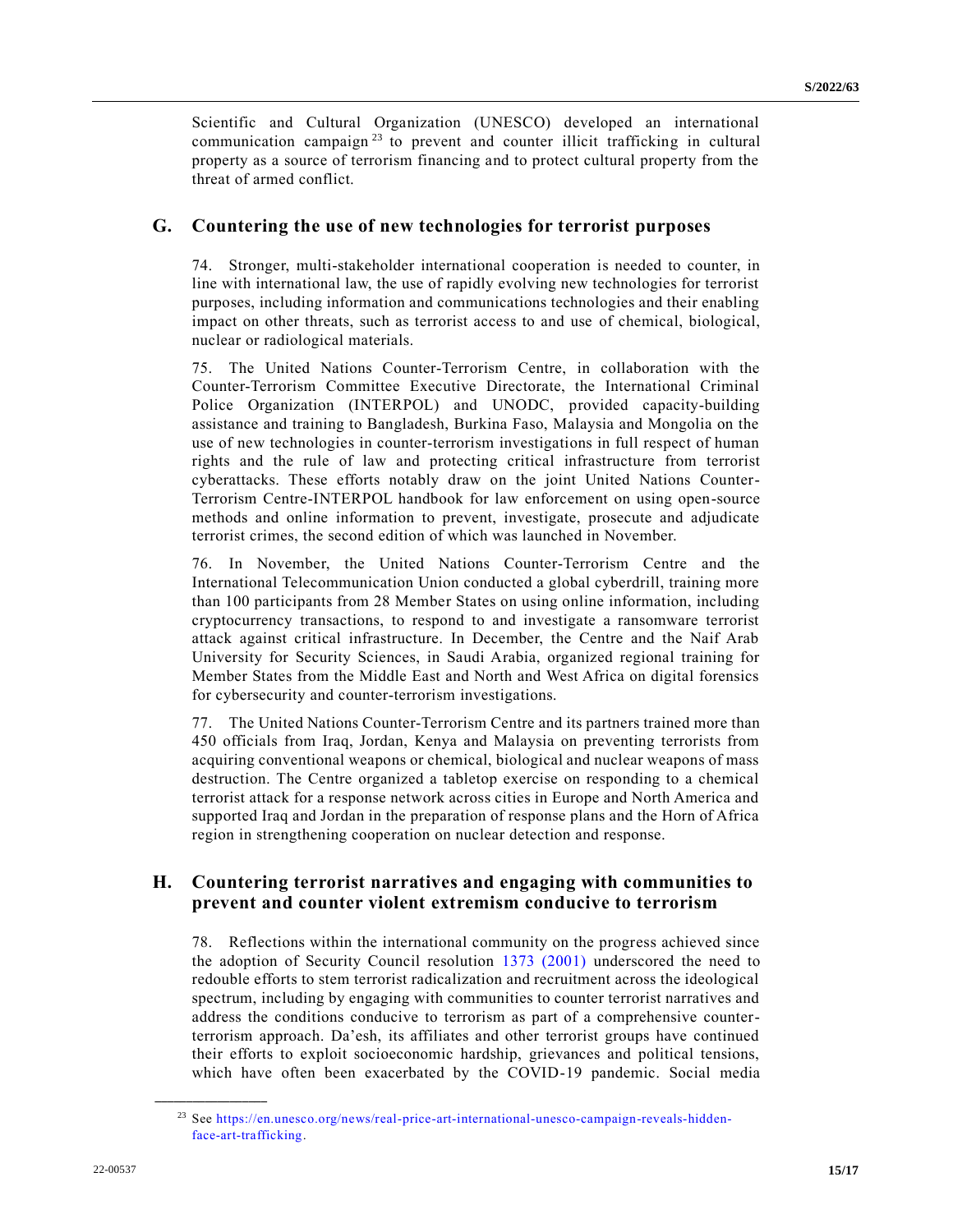monitoring efforts identified a surge in hate speech, in particular following the Taliban takeover in Afghanistan.

79. Concerns over terrorist exploitation of social media, including gaming-adjacent platforms, have been compounded during the pandemic. Following the second Counter-Terrorism Week at the United Nations, in June, the United Nations Counter-Terrorism Centre, UNESCO and the United Nations Alliance of Civilizations organized a session with video gamers from Asia to develop innovative ideas to prevent and counter violent extremism conducive to terrorism on gaming platforms. In December, The Office of Counter-Terrorism organized an expert round table on video games and violent extremism as an introduction to a high-level meeting to be held in 2022.

80. In October, the United Nations convened a Global Education Ministers Conference on addressing hate speech through education, which resulted in recommendations for Member States in this regard. The Office of the Special Adviser to the Secretary-General on the Prevention of Genocide continued to provide support to United Nations field entities in developing tailored strategies in response to hate speech, and it developed a guidance note on gender-based hate speech. UNESCO conducted further awareness-raising and capacity-building with regard to leveraging education to address hate speech in Cameroon, the Democratic Republic of the Congo and the Sudan while continuing to support Burkina Faso, Mali and the Niger in preventing violent extremism through teacher development.

81. In July, the United Nations Counter-Terrorism Centre, in partnership with the Department of Political and Peacebuilding Affairs, organized a webinar for young women and men from South Asia and South-East Asia to create an interactive, youthled and intergenerational space in which to share experiences of preventing and countering violent extremism. The United Nations Development Programme engaged with partners to strengthen the integration of mental health and psychosocial support into peacebuilding and prevention programming and policy. The United Nations Entity for Gender Equality and the Empowerment of Women (UN-Women) continued to partner with regional and national stakeholders to strengthen gender-responsive policies and processes through gender mainstreaming and promoting the participation of women in security sector decision-making processes and mechanisms.

82. The United Nations Interregional Crime and Justice Research Institute developed an initiative to assess the potential correlation between climate risks and violent extremism in Chad. In Iraq, UNESCO continued to restore cultural heritage destroyed by Da'esh and to address gender norms and stereotypes through education, and UNAMI developed an interactive platform to highlight local youth-led peace narratives to strengthen social cohesion and counter Da'esh propaganda. The International Organization for Migration continued to support the Government of Iraq in developing and implementing local plans of action to prevent violent extremism conducive to terrorism.

# **IV. Observations**

83. Successful counter-terrorism efforts against Da'esh have severely weakened its senior leadership and reduced the finances of its core, while the group is also constrained by rivalry with Al-Qaida and other non-State armed groups. However, Da'esh and its affiliates persist and continue to display opportunism. The threat that they pose to international peace and security remains potent and is even growing in some regions where its interplay with conflict and organized crime complicates dynamics further. This is a stark reminder that security responses are necessary but not sufficient to succeed against Da'esh and its strategy of entrenchment by winning